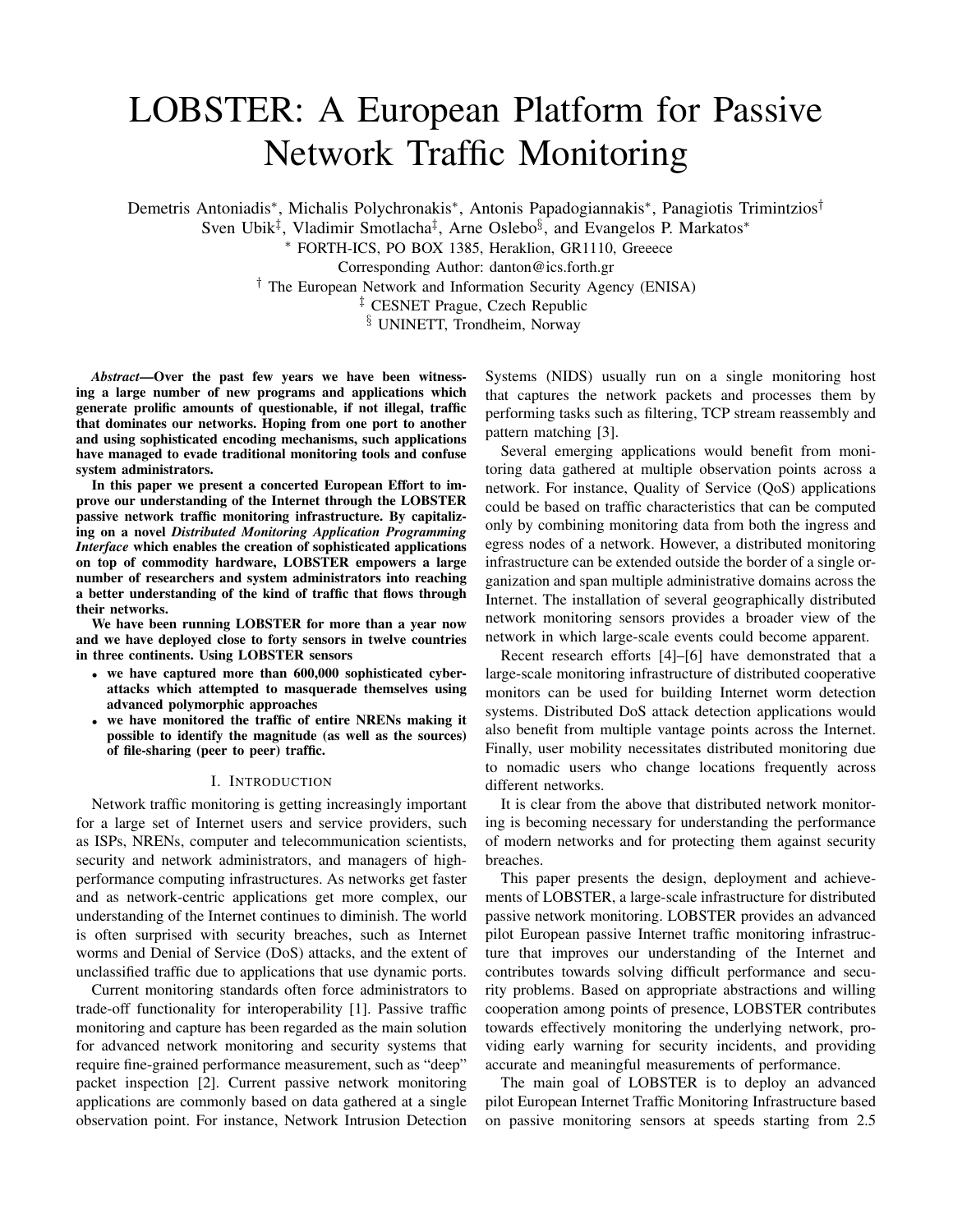Gbps and possibly up to 10 Gbps. It also aims to develop appropriate data anonymising tools to prohibit unauthorized tampering with the original traffic data, and to develop novel applications to improve network monitoring, such as traffic characterization and zero-day worm spread detection. Another objective is to provide properly anonymised traffic data to network researchers and security analysts.

Till now the LOBSTER monitoring infrastructure consists of 36 sensors worldwide, most of them located in Europe, operating up to 35 Gbit/sec totally and monitoring about 2.5 million IP addresses. These LOBSTER monitoring sensors run 8 different applications for performance and security monitoring. To the best of our knowledge, LOBSTER constitutes the largest platform for Internet traffic monitoring in Europe.

The paper continues with a description of the LOBSTER platform high level architecture in Section II. Section III introduces the Distributed Monitoring Application Programming Interface which facilitates the development of new LOBSTER applications, while Section IV presents the architecture of a distinct monitoring sensor. The mechanisms for ensuring only authorized use of the monitoring sensors and for preserving the privacy of the monitored organizations are described in Section V. Section VI outlines several useful applications developed by LOBSTER for performance and security monitoring, while Section VII presents the current deployment of the distributed infrastructure around the world. Section VIII gives details about the availability of the software and finally Section X concludes the paper.

#### II. THE LOBSTER PLATFORM ARCHITECTURE

The need for elaborate monitoring of large-scale network events and characteristics requires the cooperation of many, possibly heterogeneous, monitoring sensors, distributed over a wide-area network, or several collaborating Autonomous Systems (AS). In such an environment, the processing and correlation of the data gathered at each sensor gives a broader perspective of the state of the monitored network, in which related events become easier to identify.

LOBSTER aims to deploy a large scale infrastructure for distributed Internet traffic monitoring, based on passive monitoring sensors that are located across Europe. Figure 1 illustrates a high-level view of the LOBSTER distributed passive network monitoring infrastructure. Monitoring sensors are distributed across several autonomous systems, with each AS having one or more monitoring sensors. Each LOBSTER sensor may monitor the link between the AS and the Internet (as in AS 1 and 3), or an internal link of a local sub-network (as in AS 2). An authorized user, who may not be located in one of the participating ASes, can run monitoring applications that require the involvement of an arbitrary number of the available monitoring sensors.

To support collaborative passive network monitoring across a large number of geographically distributed—and possibly heterogeneous—sensors, LOBSTER needs a uniform access platform that will provide to the monitoring applications a common interface for concurrent access to several distributed sensors. This platform is realized by introducing an Application Programming Interface for Distributed Monitoring, called DiMAPI. Based on the network flow *scope* abstraction, DiMAPI enables the manipulation of compound network flows that may consist of traffic captured at several geographically distributed monitoring sensors. DiMAPI allows monitoring applications to interact concurrently with multiple remote sensors across the Internet. It provides a flexible and expressive programming interface that fulfills the needs of emerging application and it is able to exploit specialized monitoring hardware, when it is available, transparently to the applications. The basic functionality of DiMAPI is described in Section III.

Each LOBSTER sensor runs a monitoring daemon which is responsible for packet capturing and processing. A communication agent accepts requests from monitoring applications, based on DiMAPI, and forwards them to the monitoring daemon. The monitoring daemon performs the packet processing imposed by the application and produces the corresponding results, that are returned to the applications through the communication agent. An authentication daemon is responsible to authenticate the authorized users before starting to run their monitoring applications in each sensor, while the monitoring daemon is responsible to enforce discrete data anonymization policies for applications of different group of users, as explained in Section V. The components of a LOBSTER monitoring sensor are further discussed in Section IV.

The LOBSTER monitoring applications are developed based on DiMAPI. Each application first creates a network flow scope with a set of monitoring sensors and then configures the flow, by restricting the packets that consist this flow and defining the processing that will be performed by each monitoring daemon. Finally, the monitoring sensors return the results to the application, periodically or upon requests, which are responsible to correlate, analyze and present them to the end users.

A large-scale network monitoring infrastructure, like LOB-STER, consisting of many sensors across the Internet is exposed to several threats that may disrupt its operation, so privacy and security issues must be concerned. The authentication daemon provides *access control* by authenticating each user before starting an application, so non-authorized users cannot misuse the LOBSTER infrastructure neither obtain access to sensitive data. Moreover, since all communication between user applications and the remote sensors will be made through public networks across the Internet, encryption using the Secure Sockets Layer protocol (SSL) ensures the *confidentiality* of the transferred data. Finally, LOBSTER is a distributed monitoring infrastructure that promotes sharing of network packets and statistics between different parties, so the exchanged data should be *anonymized* before given to monitoring applications for security, privacy, and business competition concerns that may arise due to the lack of trust between the collaborating parties. Since different users and applications may require different levels of anonymization, in LOBSTER anonymization mechanism each user belongs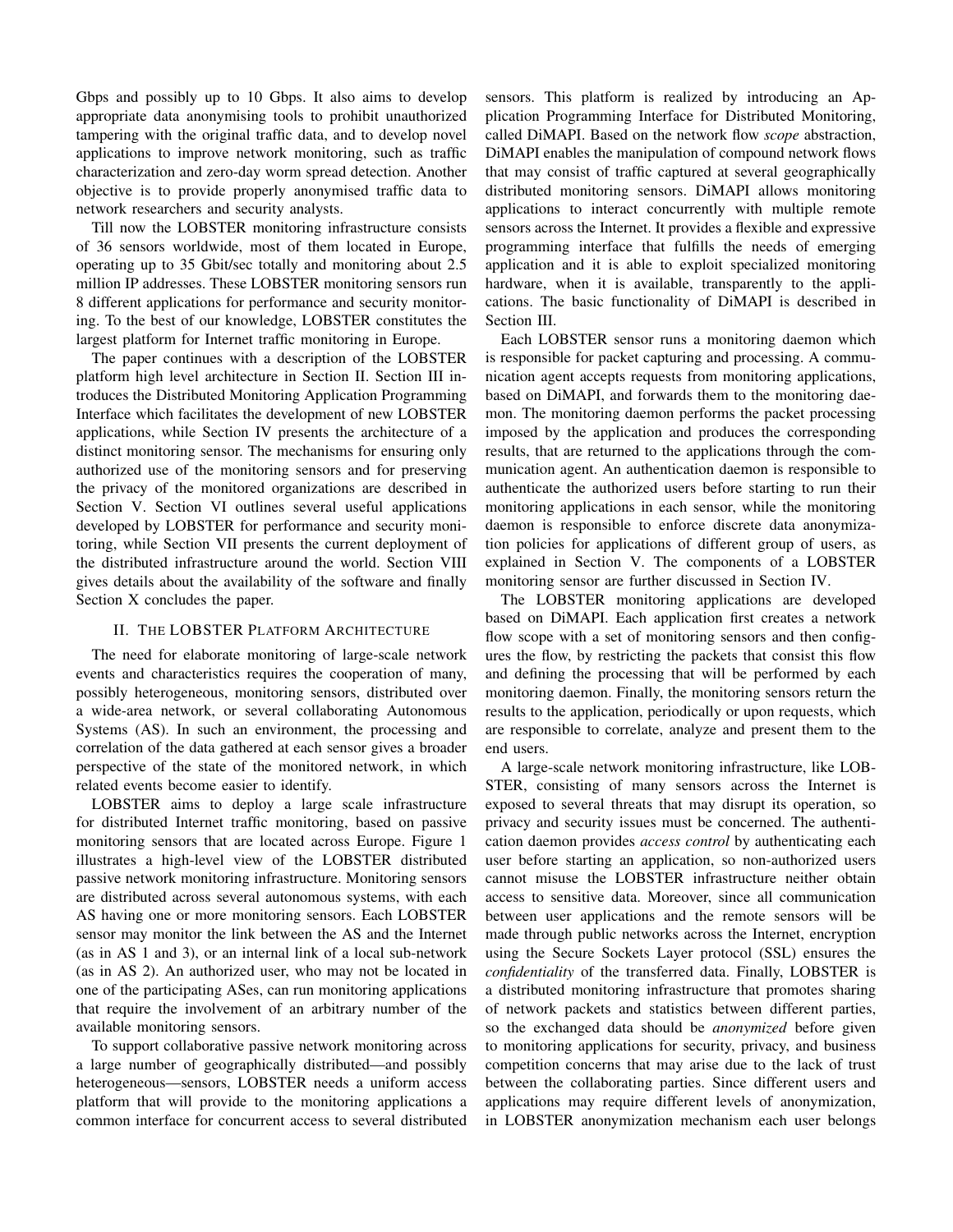

Fig. 1. A high-level view of a distributed passive network monitoring infrastructure.

to a group, called *virtual organizations*, in which different anonymizations policies are applied, configured by the sensors administrators.

# III. THE DISTRIBUTED NETWORK MONITORING API

In order to take advantage information from multiple vantage points in LOBSTER, monitoring applications need a uniform access platform for interaction with several remote monitoring sensors. In this extent, we have developed DiMAPI [7], an API for distributed passive network monitoring, that fulfills this requirement by facilitating the concurrent programming and coordination of a set of remote sensors within a single monitoring application. DiMAPI enables users to efficiently configure and manage any set of remote passive monitoring sensors, acting as a middleware to homogeneously use a large distributed monitoring infrastructure. Furthermore, DiMAPI exploits any specialized hardware available at the monitoring sensors, and efficiently shares the monitoring infrastructure among many users.

#### *A. Network Flow Scope*

One of the main novelties of DiMAPI is the introduction of the network flow *scope*, a new attribute of network flows. In DiMAPI, each flow is associated with a scope that defines a set of monitoring interfaces which are collectively used for network traffic monitoring.

Generally, given an input packet stream, a *network flow* is defined as a sequence of packets, subset of the original packet stream, that satisfy a given set of conditions [8]. These conditions can be arbitrary, ranging from simple header-based filters to sophisticated protocol analysis and content inspection functions.

The notion of scope in DiMAPI enables a network flow to have as input packets from several monitoring interfaces. With this definition, the abstraction of the network flow remains intact: a network flow with scope is still a subset of the packets of an input packet stream. However, the input packet stream over which the network flow is defined may come from more than one monitoring points. In this way, when a monitoring application performs operations to manipulate or extract information from a network flow with a scope of multiple sensors, it effectively manipulates and extracts information concurrently from all these monitoring points.

In the example of Figure 2, a monitoring application creates a network flow associated with two remote sensors located in two different organizations, FORTH and UNINETT. The user's monitoring application restricts the packets of the flow to only those that are destined to some web server, i.e., the packets with destination port 80. As a result, the network flow consists of packets with destination port 80 that are captured from both UNINETT's and FORTH's sensors.

#### *B. Basic Operations of DiMAPI*

DiMAPI builds on the generalized network flow scope abstraction and offers a standardized API, flexible and expressive enough to capture emerging application needs.

Central to the operation of DiMAPI is the action of creating a new network flow scope:

## int mapi\_create\_flow(char \*scope)

This call creates a network flow and returns a flow descriptor fd that refers to it. By default, a newly created flow consists of all network packets that go through the monitoring interfaces that are included in scope. When a network flow is not needed any more, it can be closed using mapi\_close\_flow().

The abstraction of the network flow allows users to treat packets belonging to different flows in different ways. For example, after specifying which packets will constitute the flow, a user may be interested in *capturing* the packets (e.g., to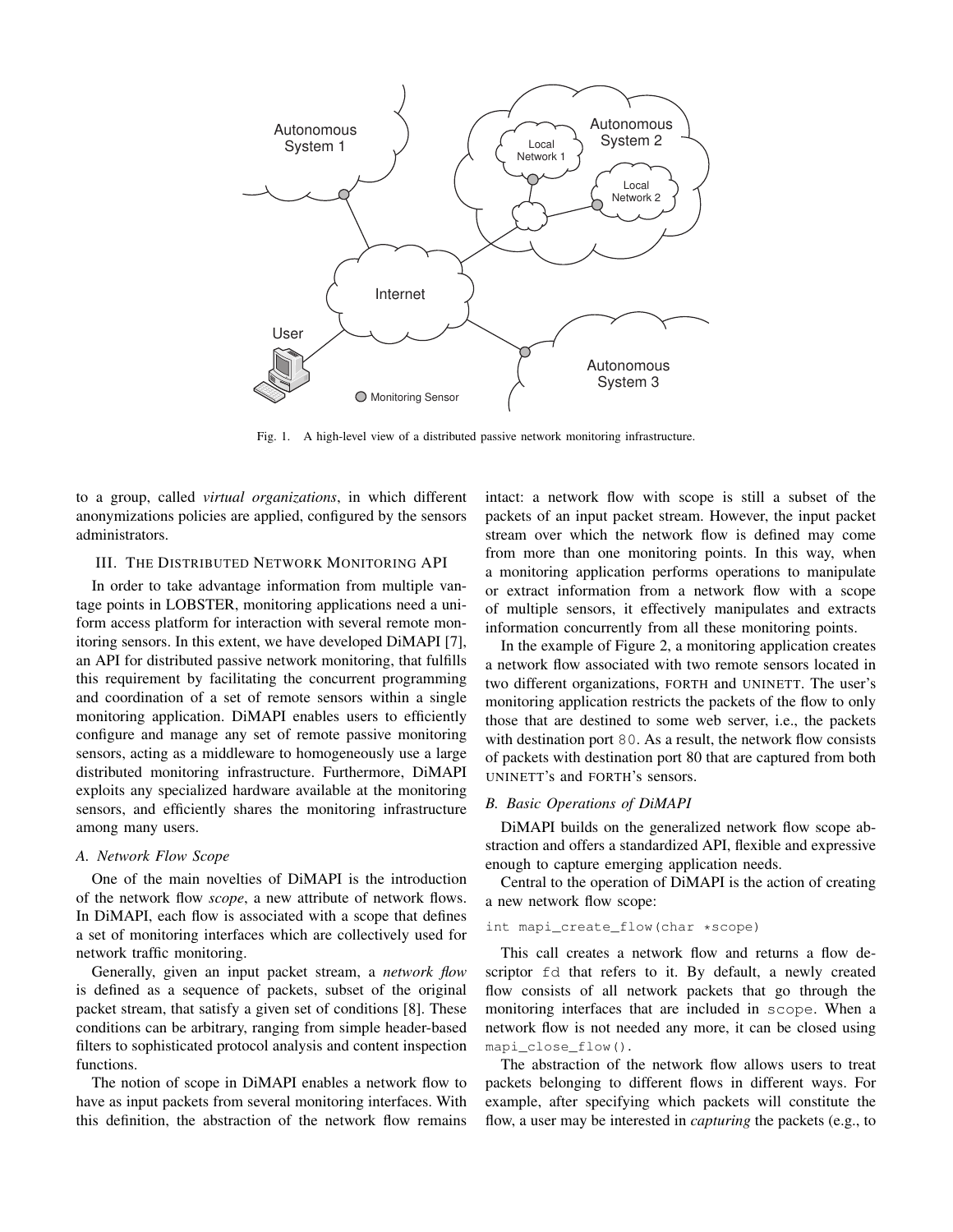

Fig. 2. An example of a network flow scope with multiple sensors.

record an intrusion attempt), or in just *counting* the number of packets and their lengths (e.g., to measure the bandwidth usage of an application), or in *sampling* the packets (e.g., to find the IP addresses that generate most of the traffic). DiMAPI allows users to clearly communicate to the underlying monitoring systems these different monitoring needs by applying functions to network flows:

```
int mapi_apply_function(int fd, char * funct,
...)
```
The above call applies the function funct to every packet of the network flow fd in each of the monitoring sensors in the scope, and returns a relevant function descriptor fid. Depending on the applied function, additional arguments may be passed. Based on the header and payload of the packet, the function will perform some computation, or may optionally discard the packet.

DiMAPI provides several *predefined* functions that cover a broad range of standard monitoring needs. Several functions are provided for restricting the packets that will constitute a network flow to those that satisfy an appropriate filter or other condition, e.g., packets that are destined to a specific port number or packets that contain a specified byte sequence. Many other functions are provided for processing the traffic of a flow, like counting the number of packets and bytes of a flow, sampling packets, computing a digest of each packet, stream reassembly, NetFlow-like data generation and other. Moreover, DiMAPI users are able to add their own custom functions for operating on packets.

After applying the desirable list of functions to a network flow, the user calls the function

# int mapi\_connect(int fd)

in order to connect to the flow with flow descriptor fd to start receiving results from each sensor.

These functions give the opportunity for processing packets and computing network traffic metrics locally at the monitoring sensors, without receiving all the actual packets in the remote applications. The monitoring sensors send to the remote applications only the results they need, according to the applied functions. This approach is much more effective, since the network overhead is minimized and the latency is significantly reduced when the sensors sends only useful result summaries instead of all the captured packets to the applications. Results retrieval is achieved using the following call:

```
mapi_results_t* mapi_read_results(int fd,
int fid)
```
The above call receives the results computed by the function denoted by the function descriptor fid, which has been applied to the network flow fd and returns a data structure with the results.

Once a flow is established, packets belonging to that flow can be sent one-at-a-time using the following blocking call:

```
struct mapipkt * mapi_get_next_pkt(int fd,
int fid)
```
The above function reads the next packet that belongs to flow fd.

### IV. LOBSTER SENSOR ARCHITECTURE

Figure 3 illustrates the architecture of a LOBSTER monitoring sensor. The overall architecture includes one or more monitoring interfaces for capturing traffic, a monitoring daemon, which provides optimized passive monitoring services, a DiMAPI stub, for writing monitoring applications, a communication agent, which facilitates communication with multiple remote monitoring applications, an authentication daemon for access control and finally, the actual monitoring applications.

The monitoring sensor machine is equipped with one or more monitoring interfaces for packet capture, and optionally an additional network interface for remote access. The latter is the sensor's "control" interface, and ideally it should be separate from the packet capturing interfaces.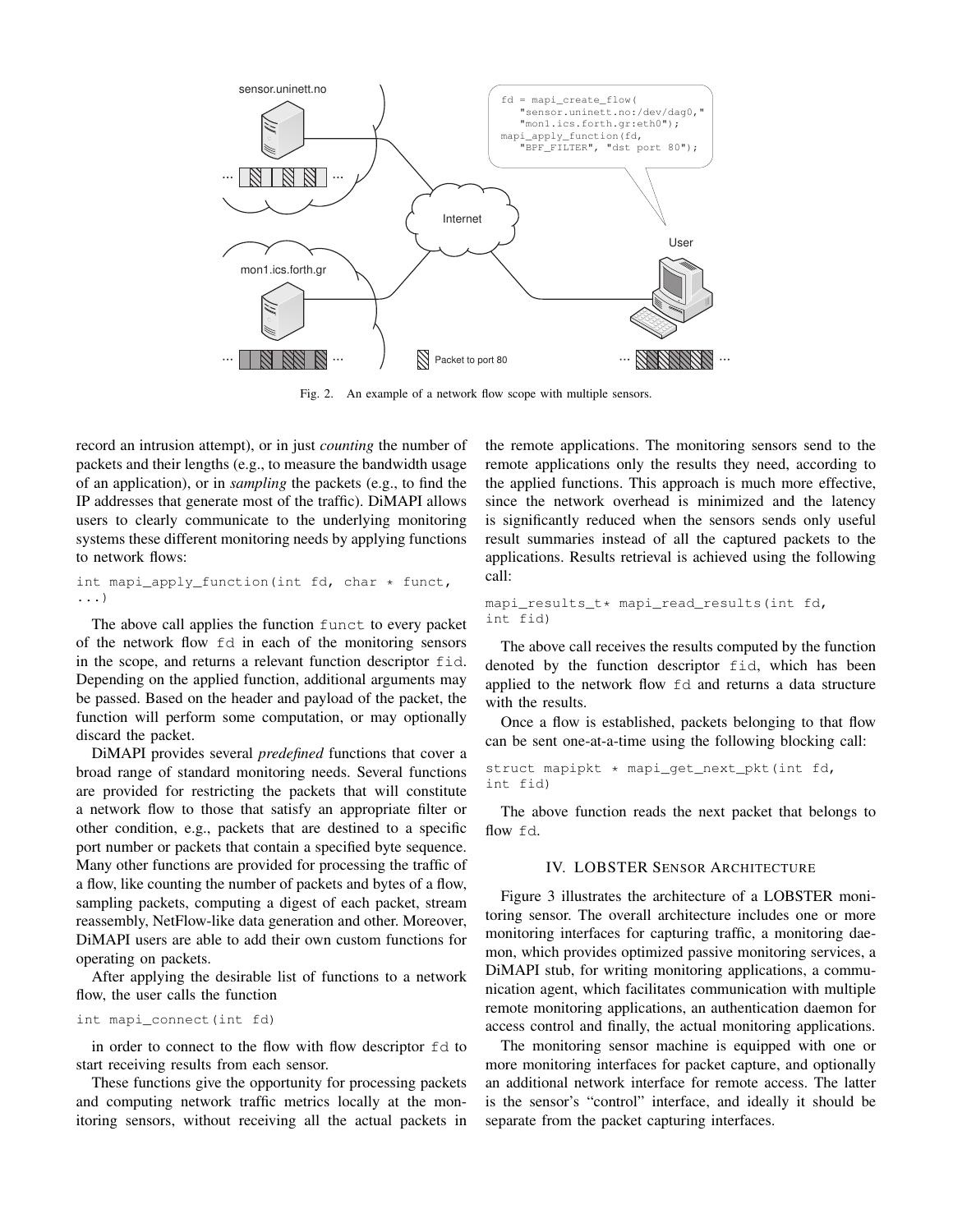

Fig. 3. Architecture of a LOBSTER monitoring sensor.

Packets are captured and processed by a monitoring daemon, called mapid. Mapid is a single process that serves multiple monitoring applications in parallel, so makes it possible to perform several performance optimizations and lead to better performance if compared with stand-alone monitoring applications that are not based in DiMAPI. Also, mapid is optimized to perform intensive monitoring tasks at high speeds, exploiting any features of the underlying hardware. Local monitoring applications communicate directly with mapid via a subset of the DiMAPI stub that is optimized for fast and efficient local access. This is achieved by performing all communication between local applications and mapid via shared memory and UNIX sockets [8].

Remote applications must be able to communicate their monitoring requirements to each sensor through the Internet. In order to avoid any modifications to mapid, an intermediate *communication* agent, called commd, is responsible for handling all the communication between mapid and the remote applications. Commd, which runs on the same host as mapid, acts as a proxy for the remote applications, forwarding their requests to mapid, and sending back to them the computed results. The DiMAPI stub is responsible to support the DiMAPI functionality in a monitoring application, running completely transparently for the user.

Finally, an authentication daemon is responsible to provide *access control*, so that only authorized users will be able to use the monitoring sensor through an application. Whenever a user's monitoring application connects to a LOBSTER monitoring sensor and requests the creation of a network flow, it passes the user's certificate. The authentication daemon performs access control based on the user's request and certificate. This certificate also specify the usage policy applicable to that user.

# V. AUTHENTICATION AND ANONYMIZATION MECHANISM

Since LOBSTER's goal is to deploy a large infrastructure of network monitoring sensors, some critical concerns are the authentication and authorization of the platform's users and the confidentiality of the shared data. LOBSTER sensors are to be deployed among different organizations, so privacy concerns of each organization should be taken in mind. On the other hand, monitoring applications should have sufficient information in order to perform the indented analysis of the data.

Having all these in mind, we created an authentication, authorization and data anonymization mechanism to preserve both the privacy of the users in the monitored networks and also the usefulness of the monitoring data.

We used the abstraction of *Virtual Organizations* (VOs), that has been successfully used in the area of GRID Computing. A VO represents a group of users that have the same needs and the same privileges. A similar approach is used in the UNIX operating system user groups. Each user has a unique identifier, but also belongs to a group. Access is defined on user level, but also in group level. For example, a user can set the permissions of a file to be readable only by a specific group of users. The advantage of this approach is the simplification of access controls, since there is no need to make decisions per user basis, but per groups instead.

LOBSTER uses a similar approach. A virtual organization, in LOBSTER, represents a group of people with common research interests and needs, which will have common access privileges. For example, assume researchers in the field of Internet security that run a project to identify worm outbreaks. In order to accomplish this, they need access to network traffic and more specifically to packet payloads. To enable these researchers use the LOBSTER infrastructure, we create a new VO, named wormTeam. Every sensor that supports this VO should define a policy which will be applied to all the members of the wormTeam.

Each LOBSTER user can be member of several VOs. When, however, LOBSTER users try to access packets from a particular monitoring sensor, they must specify one of the VO's that they belong to. Thus, we need the appropriate mechanisms for registering LOBSTER users with a VO and then mapping VOs with specific anonymization policies.

When deploying a sensor, the local administrator setups the configuration file by adding the virtual organizations that wants to support. For each VO, the monitoring daemon applies a different anonymization policy to the packets, as defined in the configuration file, and then passes them to the network flows created from users that belong to this VO. Figure 4 shows how different virtual organizations are handled inside mapid. Each captured packet is applied to different anonymization operations for every VO's policy. Mapid stores the specifications of the network flows created by the users of each VO and dispatches the anonymized packets to them for further processing. Thus, a single packet is anonymized once for all the active flows of a specific virtual organization.

In the example of Figure 4, the sensor supports three VOs, a security VO, a network measurement VO and a traffic classification VO. For the security VO access to the whole packet payload is needed, so the chosen anonymization policy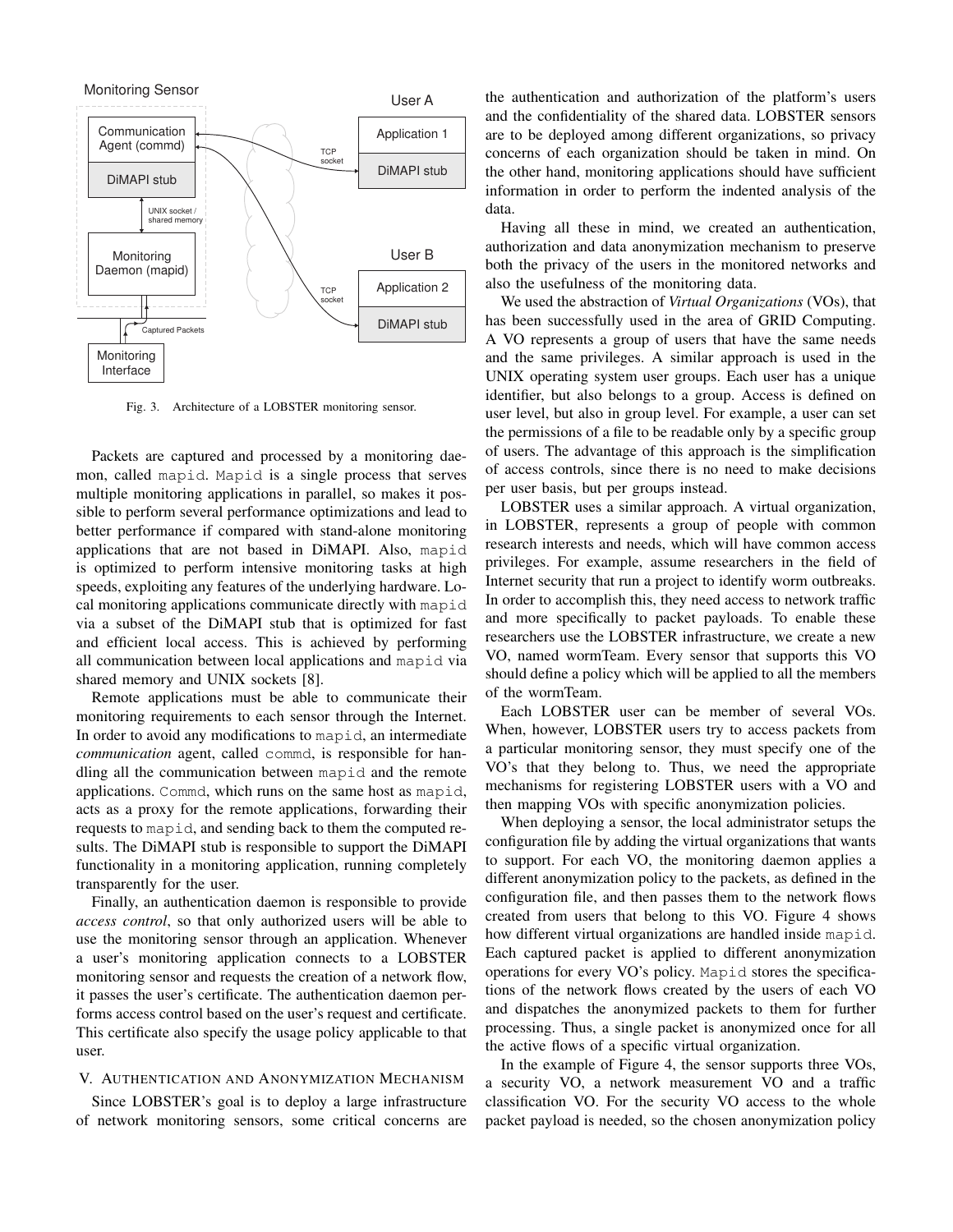

Fig. 4. The LOBSTER anonymization mechanism: different anonymization policies are performed for each virtual organization.

is to map IP addresses and keep the payload untouched. On the other hand, the measurement VO does not need any access to the packet payload but needs information from the header of both IP and transport layer. Finally, the traffic classification VO is given access to the packet payload and has prefix-preserving anonymization on the IP addresses.

A new user of LOBSTER, that wants to become member of an existing virtual organization, must contact an external authority and get a certificate (login name and password) which can be used for running applications using a set of monitoring sensors. As soon as the user gets the certificate, (s)he can run monitoring applications by calling a specific DiMAPI function for authentication before creating a network flow. Each monitoring sensor runs an authentication daemon which receives this authentication requests and verifies the user's certificate by contacting the external authority. Also, the external authority verifies the virtual organization that the user belongs to.

### VI. APPLICATIONS

This section describes the various applications that are currently operating on the LOBSTER infrastructure. Though a user can easily deploy its own applications, LOBSTER offers a variety of applications ready to use. We classify the applications by the field of interest. We first describe applications used for network performance monitoring. These applications include per-application traffic categorization, available bandwidth monitoring, packet loss measurements and generic network statistics. As a second application category, we present a group of tools for flexible traffic anonymization. Finally, we present a class of security applications, that mainly facilitate for attack detection.

#### *A. Performance Monitoring*

*1) appmon:* Appmon [9] is an application for network traffic characterization. It splits the consumed bandwidth to the applications that generated it and identifies the top hosts with the highest bandwidth consumption. In order to achieve identification of network traffic we use three different approaches for different kind of applications. For complex applications, which use dynamically generated port numbers, we use sophisticated trackers that deploy deep packet inspection it two forms. The on form is to look inside the application message for applications-specific protocol patterns. The other form is to fully decode the applications protocol to identify the new, dynamically generated port number which is going to be used and categorize the corresponding flows to belong to this application. For applications that are based on well known static port numbers for data transfers, we use BPF filters in order to categorize them. We plan to implement application decoders even for more simple applications in order to avoid misclassification of other traffic or duplicate classifications of a certain flow.

Figure 5 shows the per-application traffic distribution as presented by appmon in one of the currently deployed LOBSTER sensors. The figure shows both inbound and outbound traffic for a period of one month, using two hour averages.

*2) abw:* ABW [10] application monitors how bandwidth usage on a network link is divided into various protocols in different layers corresponding to OSI model (e.g., transport layer or application layer, and also IPv6 and multicast traffic). It indicates bandwidth usage in different timescales including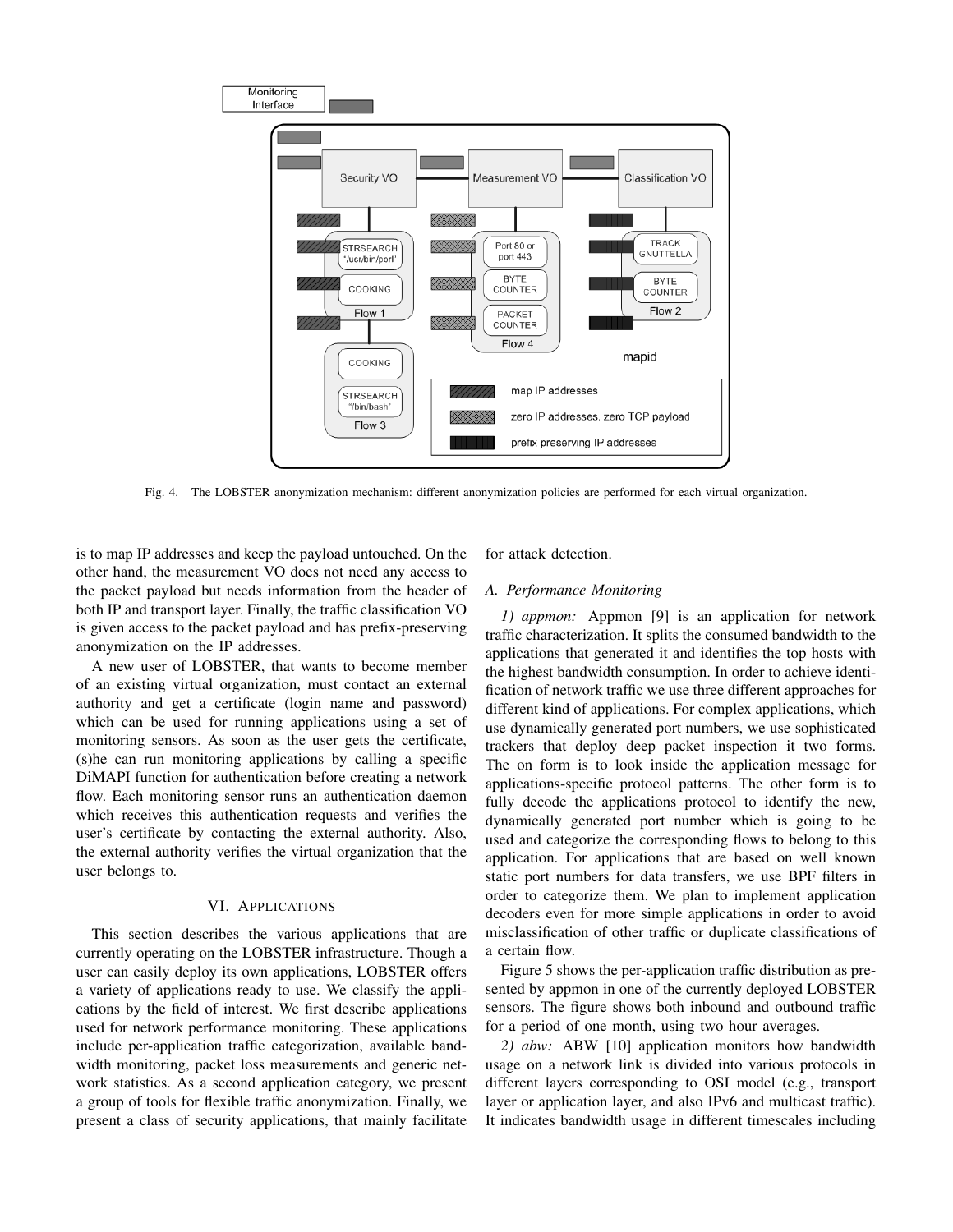

Fig. 5. Per-application traffic distribution as presented by appmon.

short-term samples (1 second averages) in order to detect short peaks. It shows real bandwidth dynamics on a monitored line, without stressing user traffic with performance test, that is an inherent property of passive network monitoring.

*3) Stager:* Stager is an application for aggregating and presenting network statistics. Stager is generic and can be customized to present and process any kind of network statistics. The backend collects data and stores reports in a database, automatically handling the aggregation of hourly statistics into days, weeks, and months. The Web frontend presents data in tables, matrices, or plots and the displayed reports are fully customizable.

*4) Packet Loss:* The Packet Loss application [11] uses distributed passive network monitoring for real-time estimation of the packet loss ratio between different domains. It is based on tracking the *expired flows* at each monitoring sensor. Each monitoring sensor counts the packets per each flow (packets with the same protocol, source and destination IP address and source and destination port) and consider a flow as expired after being inactive for a specific time interval (e.g. 30 seconds). Then, by comparing statistics for the same expired flow from different sensors, we can accurately compute the packet loss for this flow, avoiding to consider as lost any packets that are still in transfer. Using DiMAPI, a central monitoring application correlates the results from different pairs of LOBSTER monitoring sensors and computes the actual packet loss ratio between each pair of sensors. This passive monitoring approach for packet loss estimation is accurate and reliable, while at the same time exhibits inherent

advantages such as scalability and a non-intrusive nature.

*5) LONT:* The LOBSTER Network Telescope is an application that performs distributed measurements with LOBSTER and afterward post processes and visualizes the results. The set-up of the application is generic and current post processing supports the visualization of source or filtered packets e.g. from SPAM or worms. The application tracks a specific service for suspicious Internet traffic. The user specifies a description of suspected traffic and the desired form of post processing and results. The LONT service translates this description into MAPI calls and instructs LOBSTER nodes to examine the network for the specified traffic.

## *B. Traffic Anonymization*

Since LOBSTER promotes the sharing of network packets and statistics between different parties, exchanged data should be *anonymized* before made publicly available for security, privacy, and business competition concerns that may arise due to the lack of trust between the collaborating parties. In these extent LOBSTER provides an extensive network anonymization tool [12], that implements several predefined policies and also supports the easy development of any possible anonymization policy.

# *C. Cyberattack Detection*

*1) dIDS:* dIDS is a distributed intrusion detection tool. It creates network flows for intrusion detection rules, and applies them in several monitoring sensors. In this way it manages to provide the defense capabilities needed to respond to largescale attacks.

*2) EAR:* EAR [13] is an application for zero-day Internet worm detection based on the identification of packets with similar contents directed to multiple destination hosts. EAR monitors the initial part of every TCP connection and processes the data stream sent from the client (connection initializer) to the server. It creates fingerprints on substrings of constant length from the data and counts the occurrence of these fingerprints among different connections. When a certain threshold is reached, EAR issues an alert which denotes that a worm is trying to spread itself over the Internet.

*3) nemu:* nemu stands for Network-level Emulation. The application implements a code emulation technique that tries to detect polymorphic attacks [14], [15]. These attacks are hard to detect using traditional signature based methods, since the attack payload changes from host to host.

Nemu, based on passive network monitoring, loads and executes, in a x86 emulator, the payload of the packets designated to an internal service. If the packet contains an attack then the emulator will detect executable code into the payload.

A major advantage of this technique is that it is able to detect zero day attacks without the need of payload-specific signatures.

Figure 6 presents an overall view of the attack activity in one of the LOBSTER sensors during the last year, based on the attacks detected by nemu. The upper part of the figure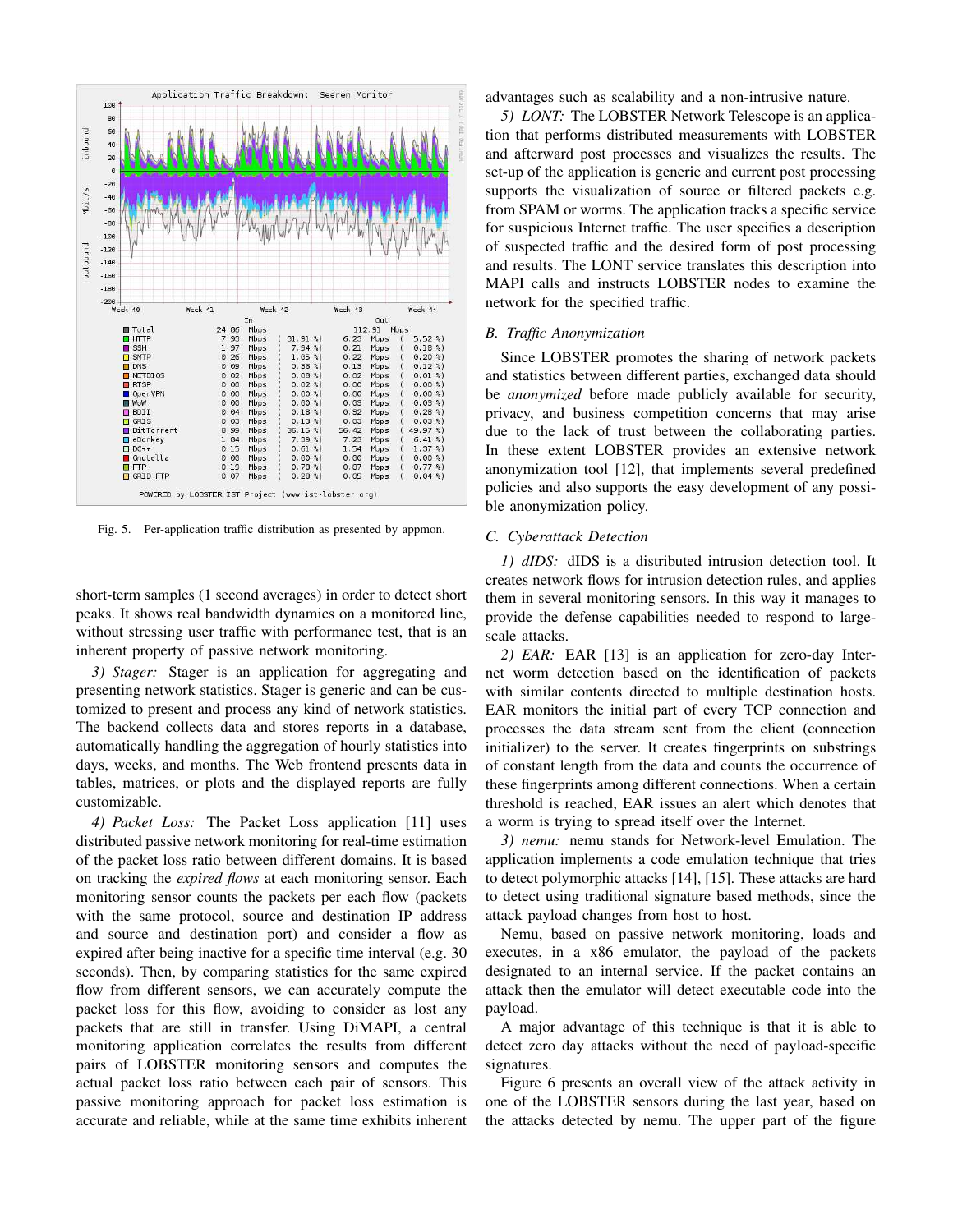

Fig. 6. Attacks captured by nemu during the last year. Upper part shows attack activity according to the targeted port.

shows the attack activity according to the targeted port. Red dots show attacks launched from external IP addresses, while the gray dots denote attacks originated from infected hosts within the monitored network.

#### VII. DEPLOYMENT

During the last three years, LOBSTER deployed 36 operational passive monitoring sensors worldwide, in 12 different countries and 16 different organizations, that are mainly ISPs and NRENs networks. Figure 7 shows the deployment of these sensors around the world. Most sensors are located in Europe, while sensors also exist at Asia (Singapore) and at the United States of America (Columbia). These sensors, operating up to gigabit speeds, are together able to monitor more than 2.5 million IP addresses at any time, using the applications developed in LOBSTER.

Furthermore, as a result from the security applications deployed at these sensors, more than 600,000 sophisticated cyberattacks have been detected and captured by LOBSTER.

## VIII. AVAILABILITY

All tools developed by the LOBSTER project as well as the distributed monitoring application programming interface (DiMAPI) are available through the project's website: http: //www.ist-lobster.org. To facilitate the easy deployment of new LOBSTER sensors we also offer a precompiled linux distribution that includes all the necessary LOBSTER software. This distribution is available on a live cd and can easily run in any computer without any effort for installation. LOBSTER also encourages the sharing of network data among researchers. Thus, we make publicly available anonymized network traces with the attacks that we have detected so far. These traces can be found at http://lobster.ics.forth.gr/traces.

### IX. RELATED WORK

As network traffic monitoring is becoming increasingly important for the operation of modern networks, several passive monitoring infrastructures have been proposed.

CoMo [16] is a passive monitoring infrastructure which allows users to query network data gathered from multiple administrative domains, by providing a number of generic query mechanisms. It is based on a number of distributed monitoring nodes, consisting of the CoMo core processes and a number of user defined plug-in modules. Each one of these nodes is able to answer queries based on the modules that are plugged-in.

A similar approach is followed by Gigascope [17] that is a stream database for storing captured network data in a central repository for further analysis using the GSQL query language. Users are able to specify special properties to query operators using a data definition language. Gigascope is able to satisfy fast simple network monitoring needs by serving user's SQLlike queries from a central database.

Sprint's passive monitoring system [18] was installed within the Sprint IP backbone network and it was collecting data from different monitoring points into a central repository for further analysis.

All the above infrastructures are mainly based on databases with predefined custom schemes which collect data from distributed sensors and accept SQL-like queries from monitoring applications. In order to implement new functionality, new plugins must be written and embedded within the monitoring sensors. Compared to LOBSTER, none of these systems provides any API which will aid the developer to create novel distributed monitoring applications. LOBSTER adopts a different approach, by providing DiMAPI for distributed passive monitoring application development instead of supplying with a database for data queries. Moreover, LOBSTER implements a data anonymization mechanism to cope with any possible privacy issues.

Arlos et al. [19] propose DPMI, a distributed passive measurement infrastructure that supports various monitoring equipment within the same administrative domain. DPMI defines the means of creating a testbed that will provide passive monitoring capabilities to data consumers based on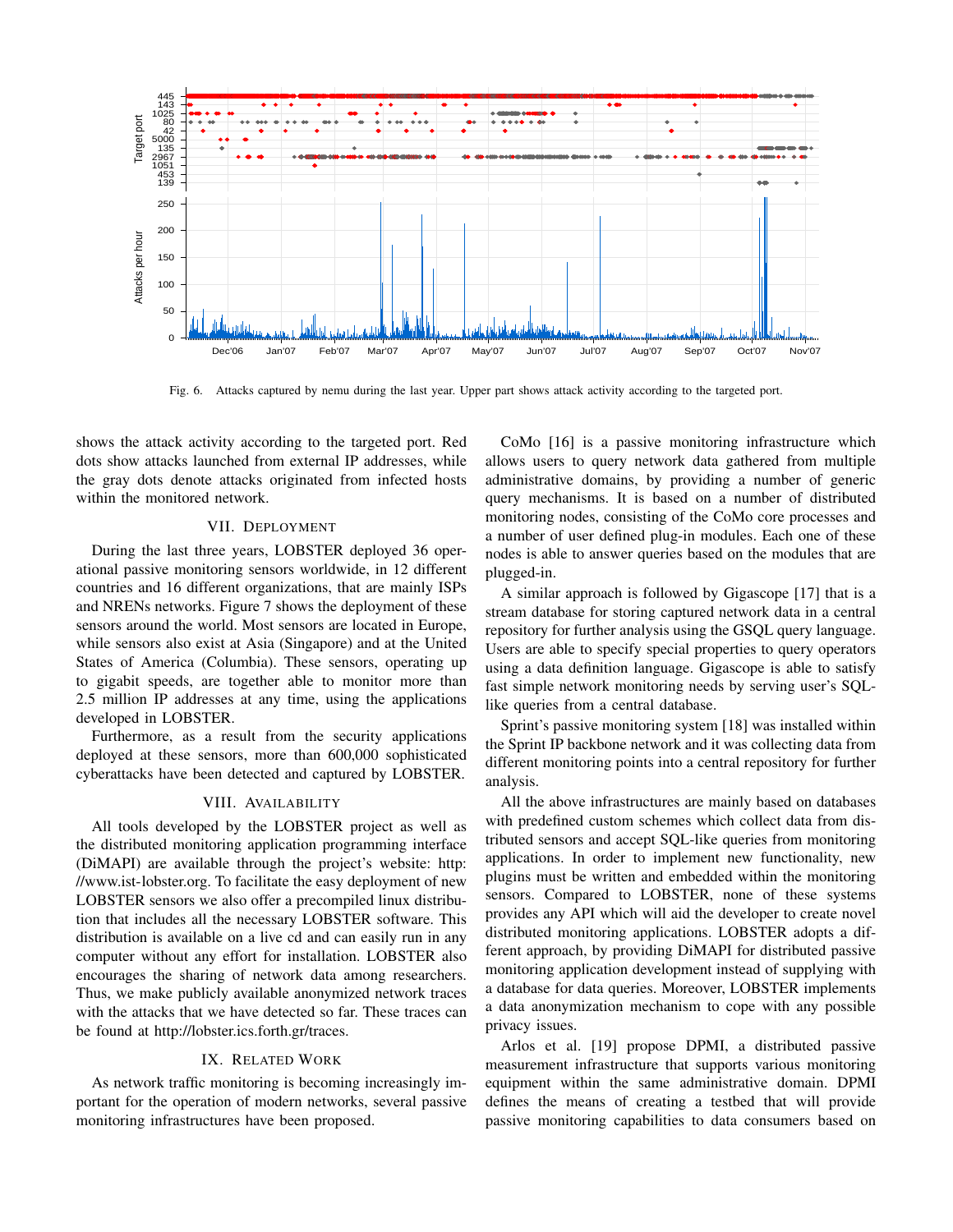

Fig. 7. Large-scale LOBSTER deployment with 36 sensors around the world.

a number of predefined measurement points

ETOMIC [20] is a European Union sponsored effort, that aims at providing a Paneuropean traffic measurement infrastructure that facilitates for any kind of active probing techniques using highprecision, GPS-synchronized monitoring nodes.

Finally, a lot of work is being done in the area of monitoring of high performance computing systems, such as clusters and Grids. Ganglia [21] is a distributed monitoring system based on a hierarchical design targeted at federations of clusters. GridICE [22] is a distributed monitoring tool integrated with local monitoring systems with a standard interface for publishing monitoring data. These systems could utilize at lower levels the functionality offered by DiMAPI.

## X. CONCLUSION

In this paper we presented LOBSTER, a large scale infrastructure for Internet traffic monitoring. LOBSTER sensors are able to perform sophisticated operations on top of commodity hardware, benefiting from a novel Distributed Monitoring Application Programming Interface.

By providing user authentication and data anonymization, LOBSTER facilitates the cooperation among different or-

ganizations and different network research needs. Distinct organizations can protect their privacy by enforcing policies regarding the network data exposed to the users of other organizations. By providing a flexible anonymization framework, different policies can be applied for different groups of users that will not decrease their understanding of the network traffic.

LOBSTER software includes several ready to use applications for effective network monitoring and security. Though, any user is able to write new applications that fulfill his needs utilizing the extended functionality offered by DiMAPI.

LOBSTER is fully operating for the last years, counting 36 monitoring sensors so far. These sensors are located mostly in Europe, but collaboration also exists with organizations from all around the world. Monitoring about 2.5 million IP addresses, LOBSTER is able to identify the magnitude of file sharing traffic and capture more than 600,000 sophisticated cyberattacks. To the best of our knowledge, LOBSTER constitutes the larger platform for Internet monitoring in Europe and is among the largest platforms worldwide.

The future of the LOSBTER infrastructure includes the development and deployment of new potential applications for present and future network monitoring needs and the